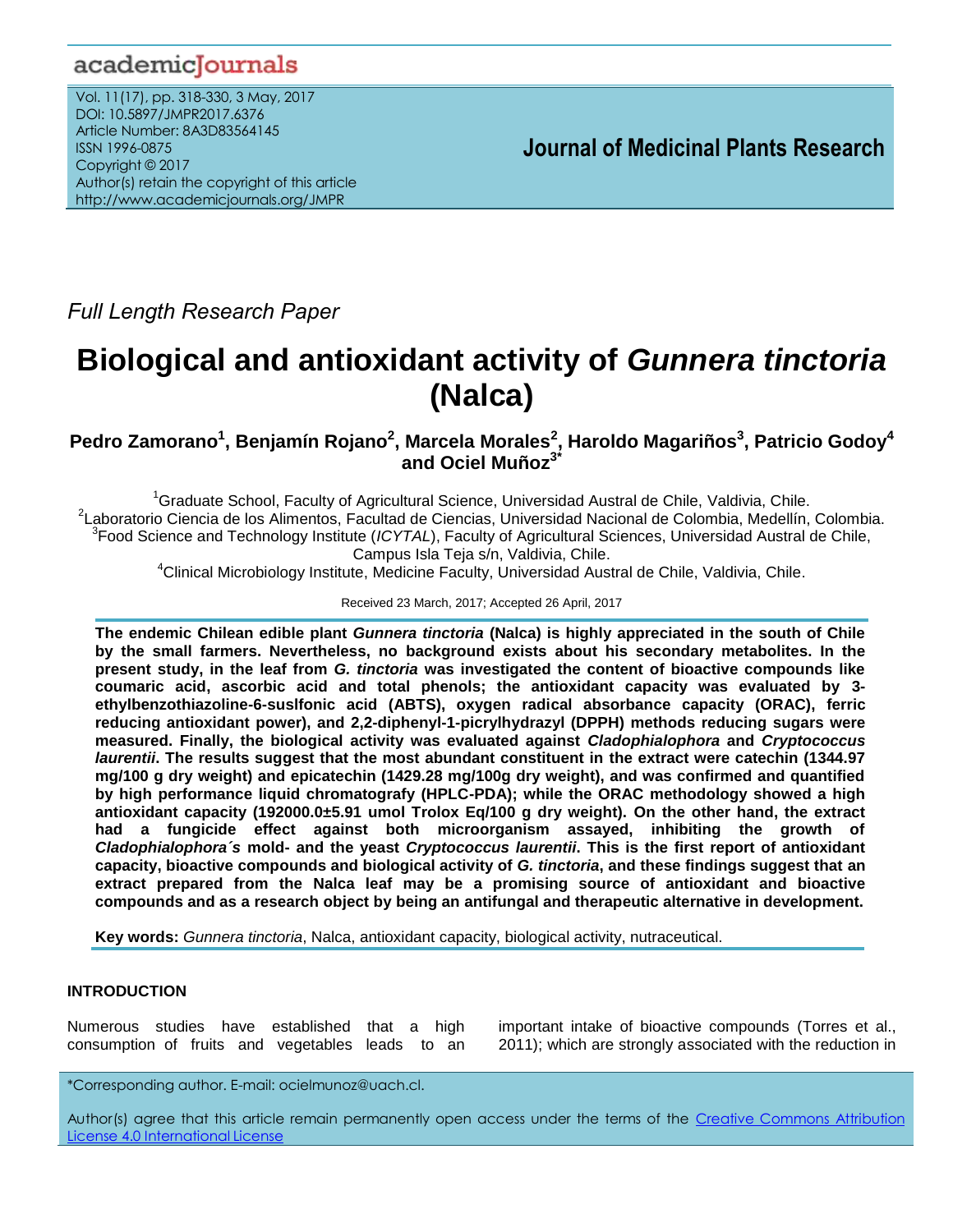the incidence of cardiovascular diseases (Pounis et al., 2013), various types of cancer (Zamora-Ros et al., 2013), type II diabetes (Anhê et al., 2013), immune disorders and neurodegenerative disorders (Marszalek et al., 2017), at the gastrointestinal level (Ozdal et al., 2016), and in general in all diseases in which oxidative stress has an important role (Quiles et al., 2006). Among importance bioactive compounds are p-coumaric acid, which has hepatoprotective (Calil Brondani et al., 2017) and UV-protection qualities (Aguilar-Hernández et al., 2017). Flavanols like catechin and epicatechin are acknowledged for their antibacterial capacity (Hamilton-Miller, 1995), anti-inflammatory activity and cancer preventives for humans (Fujiki et al., 2002), and ascorbic acid which can reduce the malignant potential of melanoma cells (Fischer and Miles, 2017). Also, these secondary metabolites can inhibit the growth of various mold, bacteria and yeast species (Gramza and Korczak, 2005; Almajano et al., 2008), acting as antimicrobials (Han et al., 2007).

Gunneracea is a monogeneric family (Genus *Gunnera L*.), of which 6 subgenera, with approximately 65 species on the planet have been described (Bergman et al., 1992). Its distribution extends to Central and Southern Africa, Madagascar, New Zealand, United Kingdom, Tasmania, Indonesia, Philippines, Hawaii, Mexico, Venezuela, Colombia, Chile and Argentina; having been reported in South America 23 species in Colombia, 12 in Chile, 7 in Ecuador, 6 in Peru, 5 in Argentina and Bolivia, 3 in Venezuela, 2 in Brazil and one in Uruguay, including *Gunnera tinctoria (Mol.) Mirb*., *Gunnera magellanica Lam*., *Gunnera brephogea Linden* and *Gunnera manicata* (Bergman et al., 1992; Wanntorp and Klackenberg, 2006).

*G. tinctoria (Molina) Mirb*. (*Gunnera chilensis*), commonly known as Nalca, Chilean Rhubarb or Pangue, is a non-timber forest product (NTFPs) (Valdebenito et al., 2003) of recognized importance in southern Chile, especially at smallholder agriculture. Which predominates subsistence exploitation, since it also provides resources and higher incomes to rural people and/or groups that are engaged in the collection and informal sale of this wild plant (Petzold et al., 2006). In South America, this species is distributed from Chile and Argentina, to Colombia and Venezuela; it has also been reported in Peru, Ecuador and Bolivia (EPPO, 2014). It is worth mentioning that in both New Zealand and the UK, *G. tinctoria* seeks to be controlled and eradicated, since it is classified as an invasive species of rapid propagation and difficult management (Hickey and Osborne, 1998, Williams et al., 2005).

In Chile, it is one of the few ornamental plants that has an edible petiole, so it is widely consumed during the spring and summer seasons. Its leaves can be consumed directly as an infusion, or they are used in the native kitchen of the island of Chiloé (Chile) being used to cover other foods during their cooking. It has been described that the maceration of its flowers and leaves constitutes a

refreshing infusion. On the other hand, in medicinal terms (at the popular and rural level) it is known as an antifebrile, and applied in hemorrhages, dysentery, diarrhea, mouth, throat, liver and stomach affections (Montes and Wilkomirsky, 1985; Valdebenito et al., 2003). It has also been described that, at the agronomic level, *G. tinctoria* is a very good nitrogen-fixing species, which could be useful for the recovery of soils depleted in this nutrient (Troncoso et al., 2013).

This study is the first work that seeks to determine the nutritional characteristics, antioxidants and effects against microorganisms of *G. tinctoria*. The objective of this research was to characterize this plant, both from the nutritional point of view and the bioactive compounds, determining the antioxidant capacity of the *G. tinctoria* leaf, as well as determining the content of reducing sugars, total polyphenols and related metabolites directly with antioxidant activity, specifically Catechin, Epicatechin and p-coumaric acid, in addition to evaluating its antifungal effect on *Cryptococcus laurentii* and *Cladophialophora*.

#### **MATERIALS AND METHODS**

#### **Reagents and equipment**

Diphenyl-1-2,2 picrylhydrazyl (DPPH); 2,2'-azobis (2-amidinopropane) (AAPH); fluorescein; 6-hydroxy-2,5,7,8-tetramethyl chromane-2-carboxylic acid (trolox); 2,4,6-tris-(2-pyridyl-s-triazine) (TPTZ); 3,4,5-trihydroxybenzoic acid (gallic acid) and (+)-catechin and (-)-epicatechin standards were obtained from Sigma-Aldrich® (St. Louis, MO, USA). Sodium carbonate and folin carbonate were purchased from Merck (Germany). Methanol and other solvents were purchased from Fisher Scientific Co. (Fair Lawn, NJ, USA). Ultraviolet-visible measurements were performed on a Multiskan Spectrum spectrophotometer (Thermo Scientific). The decrease in fluorescence intensity measured in the ORAC assay was performed on a Perkin-Elmer LS-55 (U.K.) Spectrofluorimeter. The chromatographic assays were carried out on a Shimadzu® series Prominence® UFLC liquid chromatograph.

#### **Vegetal material**

The plant material was collected in the commune of Los Lagos -Los Ríos Region, Chile- (31 m.s.n.m and 12.3°C average temperature) (IPNI, 2012; The plant list, 2013). After being stored in perforated polypropylene bags were lyophilized and taken to the laboratory for the respective analyzes.

#### **Preparation of the sample**

For the antioxidant and secondary metabolite assays, 2.0 g of samples dissolved and homogenized with 20 ml of acidified water (1% v/v HCl) were weighed into an Ultra-Turrax (IKA-WERK®). The extract was centrifuged at 5000 rpm for 12 min at room temperature, taking the supernatant and making the appropriate dilutions with type I water. For the biological activity tests 2.5 g of samples dissolved and homogenized were weighed with 25 ml of MeOH-Ac. Formic (99:1). The extract was centrifuged at 5000 rpm for 12 min at room temperature. The solutions were stored at 4°C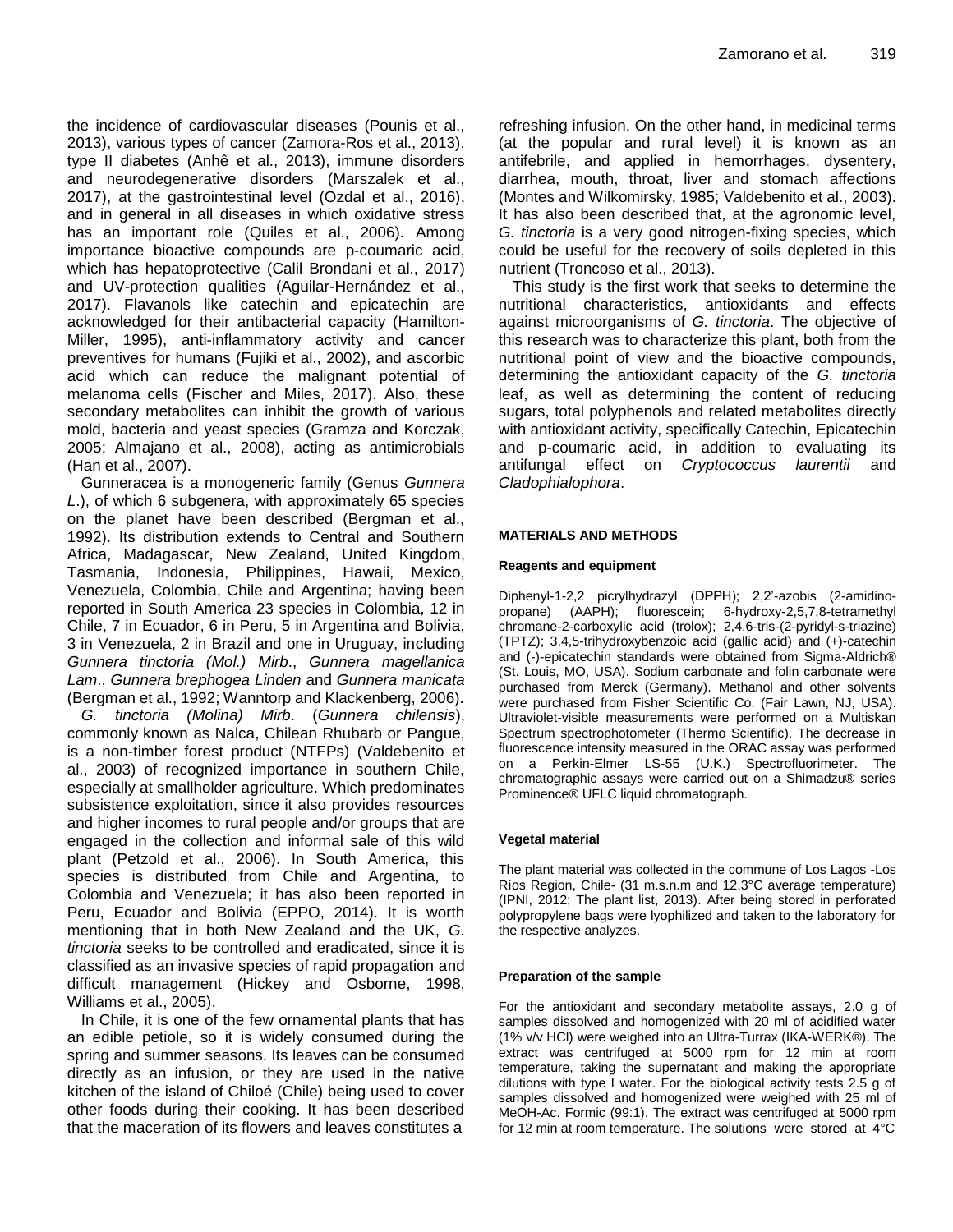until analysis.

#### **Chemical and antioxidant capacity**

#### *Proximal analysis*

Total ash (Bateman, 1970; AOAC, 1996; method 942.05), moisture (Bateman, 1970; AOAC, 1996; method 930.15), crude protein (AOAC, 1996; method 990.03), ethereal extract (Bateman, 1970; AOAC, 1980; method 832p) and crude fiber (AOAC, 1996; method 978.10) were determined. Carbohydrates, was determined by difference. Each sample was analyzed in triplicate, and all the proximate values were reported in percentage.

#### *Determination of reducing sugars - DNS colorimetric method*

The determination of reducing sugars was performed as described by Najmus and Whitney (2011). 500 uL of a 1% solution of 3,5 dinitrosalicylic acid in NaOH is added to 500 uL of the sample to be evaluated. The mixture was heated at 90°C for 5 min and its absorbance determined at 540 nm. The contents were determined by comparing with a standard curve using glucose as standard. The results were expressed as mg of equivalent glucose/100 g dry weight.

#### **Content of secondary metabolites with antioxidant properties**

#### *Total phenols*

The determination of phenols was done by the colorimetric method of Folin-Ciocalteu designed by Singleton and Rossi (1965). 50 μL of sample were added to 125 μL of Folin's reagent and 400 μL of 7.1% (w/v) sodium carbonate, adjusting with distilled water to 1000 μL, the spectrophotometric reading was performed at 760 nm and compared with Standard curve using gallic acid as standard. The results were expressed as mg gallic acid equivalent: GAE/100 g dry weight.

#### **Determination of ascorbic acid**

The determination of ascorbic acid was performed through HPLC, following the method described by Kelebek et al. (2009). The aqueous extract was filtered with cellulose acrodiscs of pore size 0.45 μm. The samples were analyzed on a Shimadzu® liquid chromatograph model LC-20AD, equipped with a SIL-20A/HT auto injector, a CBM-20A communication module and a PDA detector SPD-M20A; a Merk® (250 mm long and 4 mm internal diameter) LiChrospher® 100 C-18 (5 μm, 250 mm × 4.6 mm) column. As a mobile phase 0.1% formic acid in purified water was used, by isocratic elution system, at a temperature of 35°C and flow of 0.8 mL/min. Detection was performed at 245 nm. The identification and quantification was done with calibration curves elaborated with different concentrations of ascorbic acid.

#### *Determination of (+)-catechin and (-)-epicatechin*

Confirmation and quantification of (+)-catechin and (-)-epicatechin were analyzed by direct injection of the samples, previously filtered through a 0.45 μm pore-size nylon filter, in a liquid chromatography (HPLC-DAD) using a Shimadzu LC-20AD/T HPLC equipped with a SPD-6AUV detector (Kyoto, Japan) and a Pinacle (II) C-18 column (5 μm) 250 × 4.6 mm (Restek©, Bellefonte, USA) with an

autoinjector and a photodiode array detector (PDA). (+)-catechin and (-)-epicatechin were adopted as the standard of identification and quantification at 280 nm. The mobile phase was methanol (A) acidified water (0.1% formic acid) (B), with gradient elution of 0.01 min 60% A was used; 5-12 min 80% A; 13-14 min 60% A. Flow rate of mobile phase was 1.0 mL/min (Oliveiro et al., 2009).

#### *Phenolic acids*

The p-coumaric phenolic acid was determined by direct injection of the samples, previously filtered through a 0.45 μm pore-size nylon filter, in a HPLC-DAD using a Shimadzu LC-20AD/T HPLC equipped with a SPD-6AUV detector (Kyoto, Japan) and a Pinacle (II) C-18 column (5 μm) 250 × 4.6 mm (Restek©, Bellefonte, USA) with an autoinjector and a photodiode array detector (PDA). Pcoumaric acid was adopted as the standard for its identification at 320 nm. The mobile phase was a mixture of acetonitrile, acidified water (phosphoric acid at  $pH = 2.5$ ) (40:60) v/v, supplied at a rate of 0.8 mL/min (Kelebek et al., 2009).

#### **Assessment of antioxidant capacity**

#### *Ferric reducing/antioxidant power assay (FRAP)*

This method evaluates the reducing potential of a sample based on its ability to reduce ferric iron (Fe<sup>+3</sup>) present in a complex with 2,4,6tris (2-pyridyl-s-triazine) (TPTZ) to the ferrous form  $(Fe^{+2})$ . The absorbance was determined at 593 nm. In brief, 50 μL of sample were added to 900 μL of pH 3.4 acetate buffer, TPTZ, FeCl<sub>3</sub>, in a 10:1:1 ratio; after 30 min of reaction the absorbance was determined, this value was compared to the reference curve constructed with ascorbic acid as the standard, and the results were expressed as AEAC (Ascorbic Acid Equivalent Antioxidant Capacity: mg ascorbic acid per 100 g dry weight) (Benzie and Strain, 1996).

#### *DPPH assay*

Radical scavenging activity against the stable radical DPPH was measured using the methods proposed by Brand-Williams et al. (1995), with certain modifications. The method is based on the reaction of 10 µL of sample with 990 µL of DPPH solution for 30 min at room temperature. The absorbance decrease, associated with a reduction in the DPPH concentration, was measured at 517 nm. The results were expressed in μmol trolox equivalents per 100 g dry weight.

#### *ABTS•+ assay*

The method of Re et al. (1999) was used with some modifications. 10 μl of sample was added to 990 μl of a solution of ABTS•+. The ability of the samples to trap the cationic radical ABTS•+ was evaluated by means of the decrease in absorbance read after 30 min of reaction at a wavelength of 732 nm. The absorbance value was compared with the reference curve constructed with Trolox as the primary standard, and the results were expressed as TEAC values (μmol Trolox per 100 g dry weight).

#### *Oxygen radical absorbance capacity (ORAC) assay*

This methodology is used to evaluate the ability of a sample to trap peroxyl radicals (ROO•). The method described by Prior et al. (2005) and Romero et al. (2010) was used. 30 μl of the sample was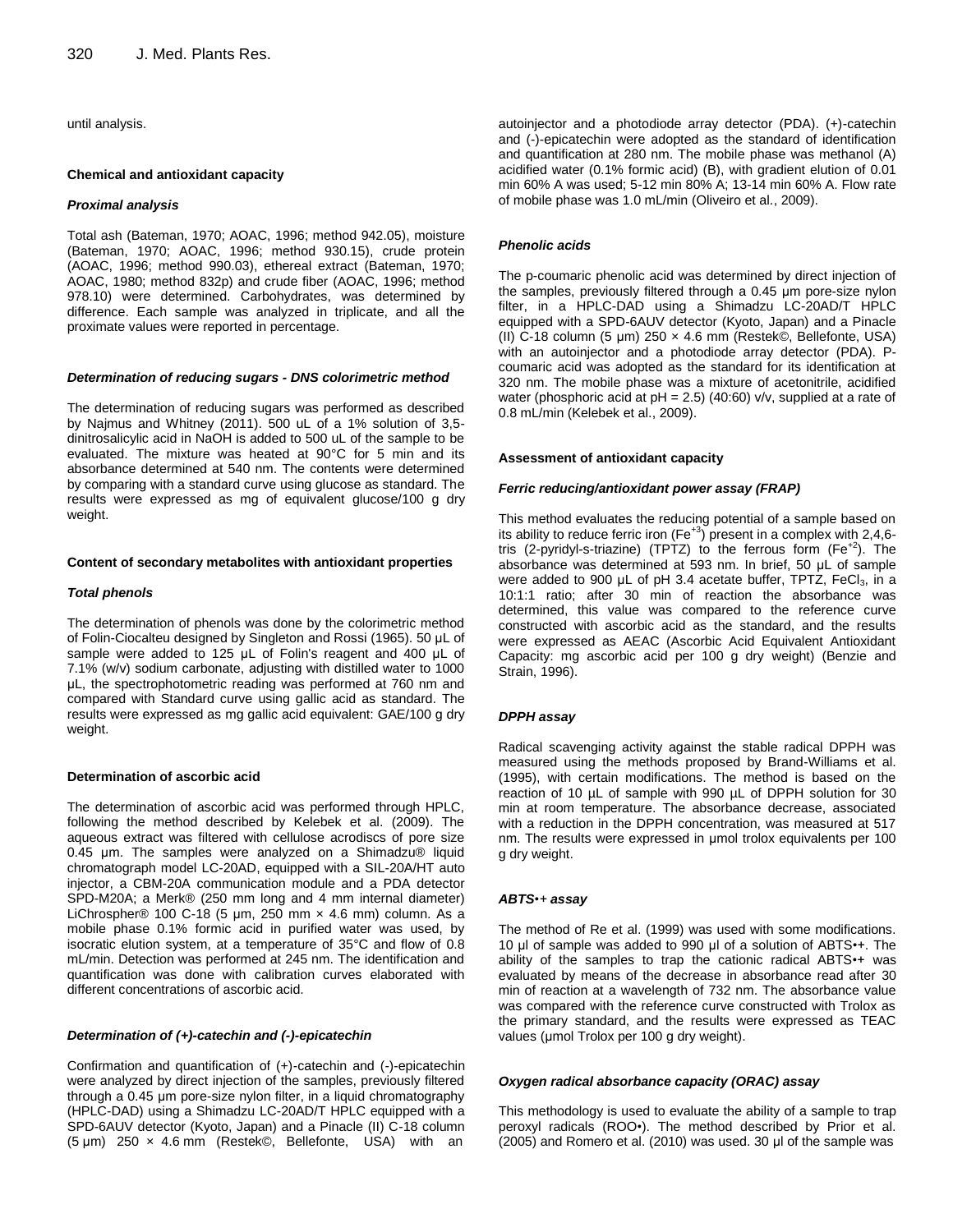**Table 1.** Physico-chemical composition of *Gunnera tinctoria*.

| Proximate composition variable (%) | Nalca leaf       |
|------------------------------------|------------------|
| Humidity                           | $90.42 \pm 0.31$ |
| Ashes                              | $7.23 \pm 0.23$  |
| Protein                            | $19.95 \pm 0.48$ |
| <b>Ethereal Extract</b>            | $1.15 \pm 0.1$   |
| Crude fiber                        | $12.40 \pm 0.2$  |
| Carbohydrates***                   | 59.27            |

\*The results of each analysis are presented as the mean  $\pm$  standard deviation (n=3). \*\* Results expressed on dry weight. \*\*\* Determination of Carbohydrate by difference.

added to 21 μl of  $1 \times 10^{-2}$  M fluorescein in PBS (75 mM); 2,899 μl PBS (75 mM); and 50 μL of 0.6 M AAPH in PBS (75 mM). The temperature was controlled at 37°C and the pH was maintained at 7.4. The readings were made at an excitation  $\lambda$  493 nm and excitation slit 10 nm; and an emission  $\lambda$  515 nm with an emission slit 15 nm, with 1% attenuator and no attenuator plate. The protective effect of the antioxidant is calculated using the differences in areas under the decay curve of fluorescein between the blank (reaction in the absence of the sample) and the sample. It was compared against the curve of the primary Trolox® standard. The results were expressed as TEAC, μmol equivalents of Trolox per 100 g dry weight according to Equation (1).

$$
ORAC = \frac{AUC - AUC^{\circ}}{AUC_{Trolox} - AUC^{\circ}} f[Trolox]
$$
\n<sup>(1)</sup>

Where AUC is the area under the curve of the sample, AUC° area under the curve for the control, AUC<sub>Trolox</sub> area under the curve for the Trolox,  $f$  is the dilution factor of the extracts.

#### **Biological activity**

#### *Fungal strains*

Fungal strains of *C. laurentii* and *Cladophialophora* were used for the determination of antifungal activity. The microorganisms used were isolated from a cheese ripening room, belonging to small producers in the region of Los Ríos. Sampling, culturing, isolation and identification were done at the Clinical Microbiology Institute of the Universidad Austral de Chile.

#### **Evaluation of antifungal activity**

#### *Suspension preparation*

From each strain a suspension was prepared, which consisted of an inoculum of the microorganisms, resuspended in sterile physiological serum. It was homogenized to a turbidity equal to that presented in a 0.5 Mc Farland tube. This comparison was made visually.

#### *Susceptibility testing*

The susceptibilities of the isolated microorganisms were determined by the modified Kirby-Bauer disc diffusion method with Muller Hinton agar plates (Bauer et al., 1996). All the media used in the

present investigation were obtained from Oxoid, Hampshire, UK.

#### *Agar well diffusion method*

Antifungal activity of *G. tinctoria* was determined by agar well diffusion method (Bauer et al., 1996). To apply this technique, 6 wells were made in the agar (6 mm diameter). Afterwards, the plate was inoculated, where the fungal suspension (0.5 Mc Farland) was absorbed with a sterile cotton swab and then smeared on the agar in three different directions at a 90° angle. In parallel, 5 dilutions were prepared from the pure extract, of which in each well were deposited 25 ul of extract. The final well contained 25 ul of solvent (70% alcohol), which corresponded to the negative control. Later, the plates were incubated at 25 and 32°C (mold and yeast respectively) for 20 days. The experiments were carried out in triplicates.

#### **Determination of fungal activity**

Antifungal activity was assessed by observing and determining the presence and/or absence of inhibition halos formed around the well containing the pure and diluted extracts. The determination of the fungistatic and/or fungicidal effect was done visually considering the time of inhibition of growth in Mueller Hinton agar. These measurements were performed after seven and 20 days.

#### **RESULTS**

The proximal physico-chemical composition of the *G. tinctoria* leaf is shown in Table 1, and Table 2 shows that the Nalca leaf has a significant amount of metabolites, which have been quantified as total gallic acid equivalent polyphenols. Also, reducing sugars and bioactive compounds such as ascorbic acid, epicatechin, catechin and p-coumaric acid were determined. The antioxidant and reducing activity of nalca leaf extracts was characterized by different assays (ABTS, FRAP, DPPH, ORAC). The results of these analyzes can be seen in Table 3.

Due to the high antioxidant potential and the abundant concentration of phenolic compounds, biological activity tests were carried out in which the pure extract exerted a fungistatic and fungicidal effect on yeast *C. laurentii*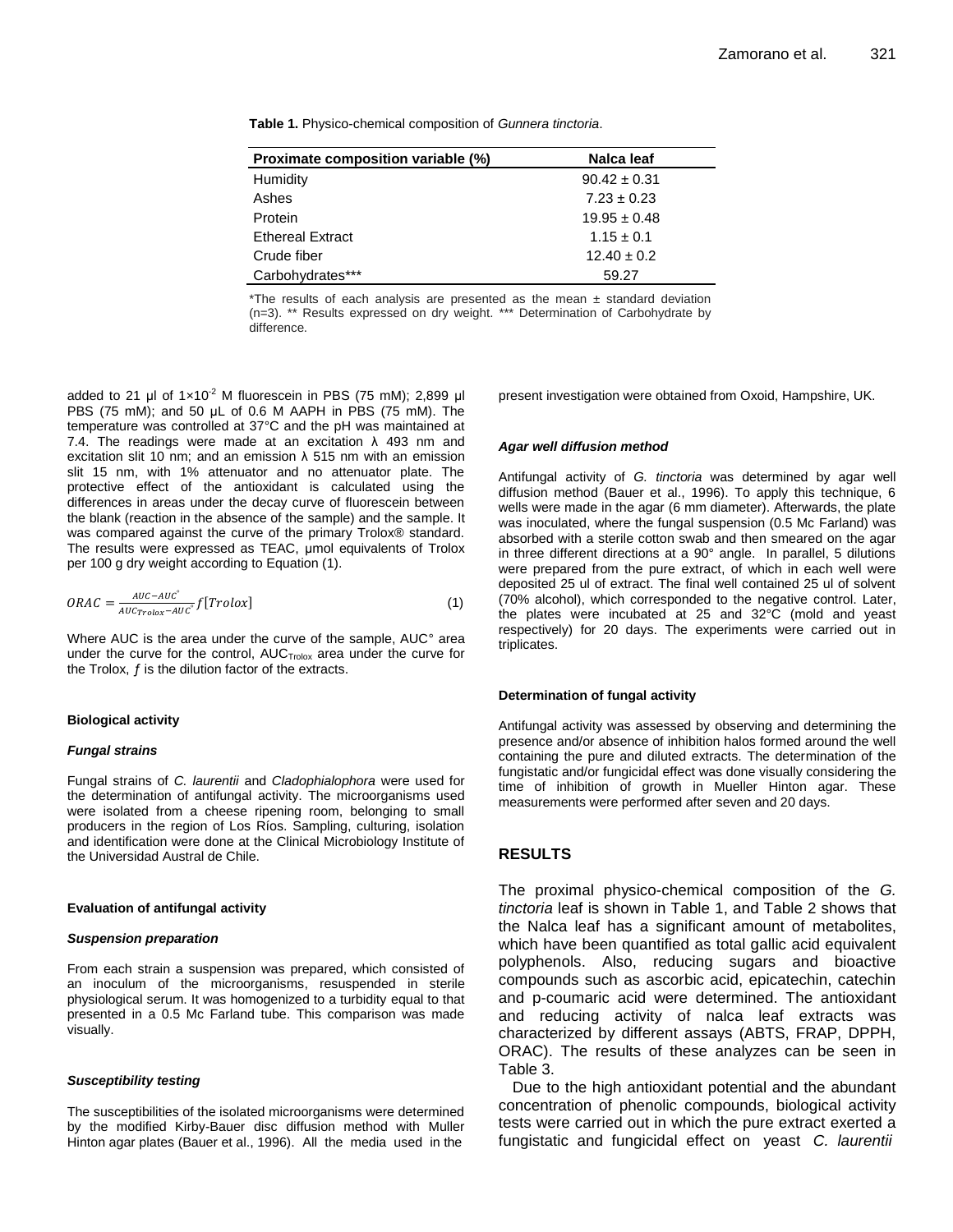| Compound                                  | Nalca leaf           |
|-------------------------------------------|----------------------|
| Total phenols (mg gallic ac. eq/100 g DW) | 10684.20±128.75*     |
| p-coumaric acid (mg/100 g DW)             | 48.69                |
| Catechin (mg/100 g DW)                    | 1344.97              |
| Epicatechin (mg/100 g DW)                 | 1429.28              |
| Ascorbic acid (mg/100 g DW)               | 46.79                |
| DNS (mg glucose eq/100 g DW)              | $7353.39 \pm 0.36^*$ |

**Table 2.** Bioactive compounds and reducing sugars quantified in *G. tinctoria* leaf.

\* The results of each analysis are presented as the mean ± standard deviation (n=3). \*\* Results expressed in 100 g DW.

**Table 3.** Antioxidant activity in *G. tinctoria* leaf.

| <b>Methodology</b>               | Nalca leaf        |
|----------------------------------|-------------------|
| FRAP (mg ascorbic acid/100 g DW) | 11194.50±303.42   |
| ABTS (µmol Trolox Eq/100 g DW)   | 120094.22±5950.44 |
| DPPH (µmol Trolox Eq/100 g DW)   | 83266.76±3944.77  |
| ORAC-H (µmol Trolox Eq/100 g DW) | 192006.07±5911.13 |

 $*$  The results of each analysis are presented as the mean  $\pm$  standard deviation (n=3). \*\* Results expressed in 100 g DW.

|                               | Day 7 |     |     | Day 20 |     |     |  |
|-------------------------------|-------|-----|-----|--------|-----|-----|--|
| Species/extract               | S.E   | F.T | F.G | S.E    | F.T | F.G |  |
| <b>Cryptococcus laurentii</b> |       |     |     |        |     |     |  |
| Well 1                        |       |     |     |        |     |     |  |
| Well 2                        |       |     |     |        |     |     |  |
| Well 3                        |       |     |     |        |     |     |  |
| Well 4                        |       | -   |     |        | -   |     |  |
| Well 5                        |       |     |     |        |     |     |  |
| Well $6(N.C)$                 |       |     |     |        |     |     |  |

**Table 4.** Biological activity. Presence or absence of inhibition halos when applying *G. tinctoria* leaf extract against *Cryptococcus laurentii*.

\*Well 1: Pure extract. Well 2: 1:10 dilution. Well 3: 1:100 dilution. Well 4: 1:1000 dilution. Well 5: 1:10000 dilution. Well 6: negative control. \*\* (√): Presence of halo (inhibitory effect obtained by the extracts)); (-): Absence of halo; N.C: Negative control; SE: No inhibitory effect. FT: Fungistatic effect. FG: Fungicidal effect.

(Table 4 and Figure 1) and *Cladophialophora* mold (Table 5 and Figure 2).

## **DISCUSSION**

#### **Physico-chemical characterization**

According to Bello (2000) in food or plant species the water content and its location within the matrix are factors that influence specific characteristics such as appearance, texture and color. The percentage of humidity for leaf of *G. tinctoria* is of 90.42% being a value of water content similar to those reported for kiwi (83.98%) (Morillas-Ruiz and Delgado-Alarcón, 2012), orange (85.70%) Berlitz and Grosh (1999), mango (82.10%) (Moreiras et al., 2006), and slightly higher than those determined for avocado (72.07%) and cherry (75.84%) (Morilla-Ruiz and Delgado-Alarcón, 2012). On the other hand, the total ash, corresponding to the mineral elements of a plant structure, presented a percentage of 7.23%; which is slightly higher than that found in apricot (3,0%), peach (4.0%), cherry (4.7%) (Lazos, 1991), orange (5.02%) and lemon (5.17%) (Ibrahim et al., 2011).

Proteins are macronutrients whose main function in the body is to form and regenerate tissues. In the leaves of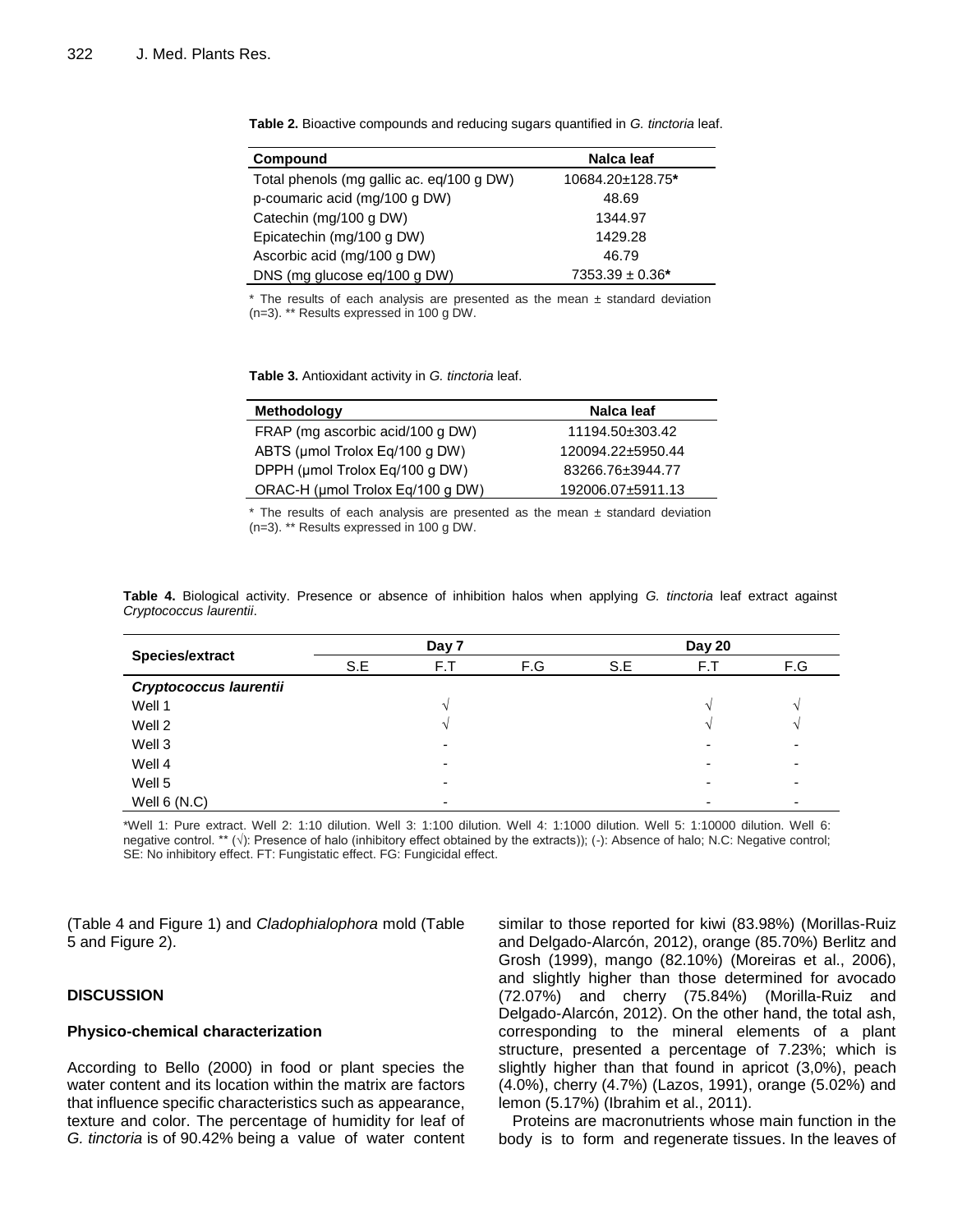

**Figure 1.** *Cryptococcus laurentii*. (a) Microscopic examination (fresh examination, chinese ink), and (b) Effect exerted by leaf extract.

**Table 5.** Biological activity, presence or absence of inhibition halos when applying *G. tinctoria* leaf extract against *Cladophialophora*.

|                  | Day 7 |     |     | Day 20 |                          |              |  |
|------------------|-------|-----|-----|--------|--------------------------|--------------|--|
| Species/extract  | S.E   | F.T | F.G | S.E    | F.T                      | F.G          |  |
| Cladophialophora |       |     |     |        |                          |              |  |
| Well 1           |       |     |     |        | $\mathcal{N}$            | $\mathbf{v}$ |  |
| Well 2           |       | -   |     |        | $\overline{\phantom{0}}$ | ٠            |  |
| Well 3           |       | -   |     |        | $\overline{\phantom{a}}$ | ٠            |  |
| Well 4           |       | -   |     |        | $\overline{\phantom{a}}$ | -            |  |
| Well 5           |       | -   |     |        | $\overline{\phantom{0}}$ | -            |  |
| Well (N.C)       |       | -   |     |        |                          |              |  |

\*Well 1: Pure extract. Well 2: 1:10 dilution. Well 3: 1:100 dilution. Well 4: 1:1000 dilution. Well 5: 1:10000 dilution. Well 6: negative control. \*\* (√): Presence of halo (inhibitory effect obtained by the extracts)); (-): Absence of halo; N.C: Negative control; SE: No inhibitory effect. FT: Fungistatic effect. FG: Fungicidal effect.

*G. tinctoria* a value of 19.95 ± 0.48% was found which is much higher than that reported for fruit pulps such as cherry (4.23-5.91%) (Mahmood et al., 2013), orange (6.40%) and lemon (7.04%) (Ibrahim et al., 2011). The difference between the values obtained for leaf and pulp is based on the fact that the role of proteins in living organisms is mainly structural. The ethereal extract or lipid fraction recorded a percentage of 1.15% which is considerably lower than those of cherry (6.39%), kiwi (4.36), plum (3.49%), the order of orange (0.33%) and papaya (0.16%) (Morillas-Ruiz and Delgado-Alarcón, 2012).

For crude fiber, a percentage of 12.40% was determined, which is similar to those reported for cherry (9.50%) (Lazos, 1991), and avocado (9.11%) (Morillas-Ruiz and Delgado-Alarcón, 2012); and considerably higher than orange (3.30%), kiwi (5.71%) and plum (3.0%) (Morillas-Ruiz and Delgado-Alarcón, 2012). Since raw fiber is the non-digestible portion of food and consists of cellulose, hemicellulose and lignin, this finding gives the *G. tinctoria* leaf a high dietary value.

Although the leaves of one plant species are not comparable with the pulp of other matrices (because they are different structural zones); in the case of *G. tinctoria* it is important to make such comparisons (in addition to highlighting its high percentage of raw fiber, high protein content and low ethereal fraction) since in the peasant culture of southern Chile the leaf is consumed directly as a salad and/or as infusions or beverages.

## **Secondary metabolites**

The phenolic compounds constitute a group of secondary metabolites that present antioxidant capacity with multiple biological benefits for the human being. In the present work the concentration determined for polyphenols was 10684.20 ± 128.75 mg gallic acid/100 g DW; Similar to that reported for Curuba (10584.7 mg gallic acid/100 g DW), and higher than blackberry (1864.4 mg gallic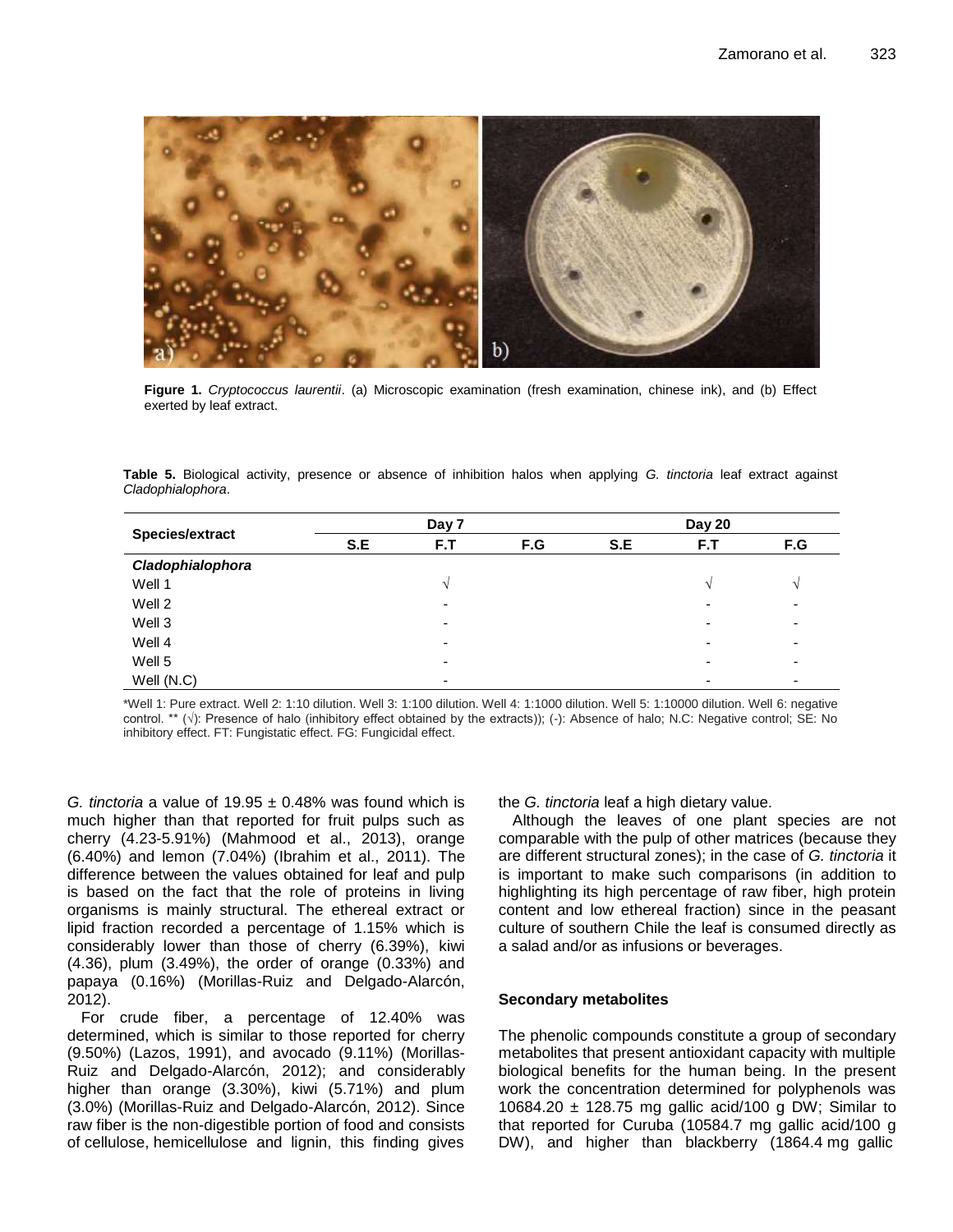

**Figure 2.** *Cladophialophora. (*a) Microscopic examination (fresh examination, Chinese ink), and (b) effect exerted by leaf extract.

acid/100 g DW), strawberry (1638.4 mg gallic acid/100 g DW), mortiño (1237.2 mg acid (Gallon acid/100 g DW), red apple (426.7 mg gallic acid/100 g DW), grape (290.6 mg gallic acid/100 g DW), cauliflower (440.3 mg gallic acid/100 g DW), kiwi (199.3 mg gallic acid/100 g DW) and carrot (160.0 mg gallic acid/100 g DW) (Zapata et al, 2014).

Compared to leaves of *Swietenia macrophylla*, *Swietenia humilis* and *Swietenia mahagoni*, the total polyphenol content of Nalca is vastly higher (10684.20 mg gallic acid/100 g DW versus 290.5; 250.91, and 146.4 mg gallic acid/100 g DW respectively) (Preciado et al., 2016). It also exceeds the concentrations reported in *Vaccinium meridionale Swart* (Green tea: 85.6 mg gallic acid/100 g DW and Black tea: 189.8 mg gallic acid/100 g DW) (Zapata-Vahos et al., 2015); and, to those of *Ilex paraguariensis* (commonly known as yerba mate) and *Ilex laurina*, which present a minor concentration (10.78 mg gallic acid/100 g DW and 23.70 mg gallic acid/100 g DW, respectively) (Perez et al., 2014).

Usually the leaf is one of the structural parts of plant species with higher content of bioactive compounds, since the synthesis of them is recognized as a necessity by supporting filter functions and protection against ultra violet light (Morales et al., 2017), support mechanical and intervention in the ecological interactions between the plant, its environment and predators, among others (Zobel et al., 1999, Chaves and Escudero, 1999, Zoratti et al., 2014, Ramakrishna and Ravishankar, 2011).

p-coumaric acid (pCA) is present in a wide variety of edible plants, fruits and vegetables (Clifford, 2000). It has been reported to have antioxidant, antimicrobial, antiinflammatory properties, and it has also been suggested that its participation reduces the risk of stomach cancer (Ferguson et al., 2005) through the reduction of carcinogenic nitrosamines (Kikugawa et al., 1983). It was determined by HPLC-UV, obtaining a value of 38.41 mg/L. Similar to extracts of yerba mate (*Ilex laurina*): 47.32 mg/L; and that of *Ilex paraguariensis* 24.44 mg/L (Pérez et al., 2014). In terms of dry basis (48.69 mg pcoumaric acid/100 g DW) the results of *G. tinctoria* are much higher than those reported for leaves and ginger root: *Boesenbergia pulchella var attenuata*, *Boesenbergia armeniaca* (each with 4.0 mg/100 g DW) (Jing et al., 2010); and greater than Turmeric (*Curcuma longa*) (5.96 mg /100 g DW) (Wojdylo et al., 2007).

The metabolites catechin and epicatechin due to their antioxidant activity are reported as inhibitors and/or retarders of various types of cancer-skin, breasts, prostate and lung (Yang et al., 2002); and for having shown the capacity of arrest the cell cycle and induce apoptosis in cancerous cells (Gupta et al., 2010; Chena et al., 2010). The calculated values for these bioactive compounds were 1060.98 and 1127.49 mg epicatechin/L, respectively (Figure 3). In terms of dry basis, concentrations of 1344.97 mg catechin/100 g DW and 1429.28 mg epicatechin/100 g was determined. These results are higher than those reported for black tea from Mortiño leaves (*V. meridionale Swartz*): 437-972 mg of catechin/100 g DW and 470-1014 mg epicatechin/100 g DW (Zapata-Vahos et al., 2015). On the other hand, compared to the quantified for *Camellia sinensis* (green tea), the leaf extract of *G. tinctoria* showed higher values of both catechin (1060.98 mg/L v/s 270 mg/L) and epicatechin (1127.49 mg/L v/s 738mg/L) (Moore et al., 2009).

## **Antioxidant capacity**

One of the most reliable methodologies for measuring antioxidant capacity is DPPH; since it quantifies only antioxidant compounds, and also presents a high selectivity due to its high molecular impediment, so that the antioxidants that neutralize this radical must be very efficient (Prior et al., 2005; Osman et al., 2006).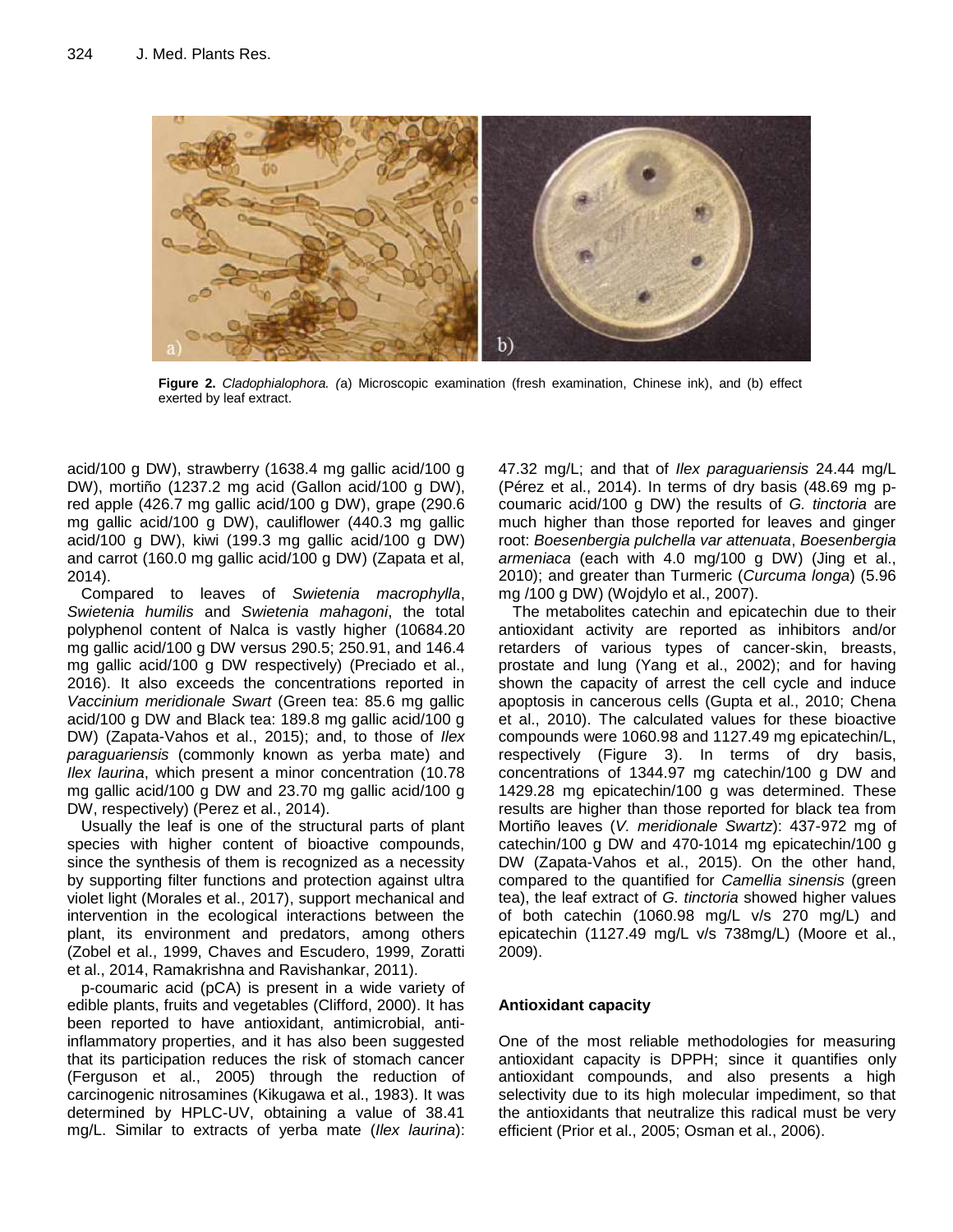

**Figure 3.** HPLC-PDA chromatograms at 280 nm of (1) catechin, (2) epicatechin from Nalca leaf collected in the commune of Los Lagos, XIV region of Chile.

In this investigation the antioxidant capacity of *G. tinctoria* was 83266.76 um Trolox/100 g DW. On the other hand, the antioxidant activities described for *S. macrophylla*, *S. mahagoni* and *S. humilis* (Preciado et al., 2016) are largely overcome by the leaves of Nalca (83266.76 μmol Trolox/100 g DW versus 16190; 10710 and 8900 μmol Trolox/100 g DW respectively). As well as it is larger and in the order of the extracts made from green tea leaf and black tea of mortiño (49158 and 111815 μmol Trolox/100 g DW, respectively) (Zapata-Vahos et al., 2015).

Considering the characteristics and nature of the bioactive compounds it is necessary to combine and execute other techniques that measure the antioxidant capacity of these compounds. In this way, the ABTS methodology has been used extensively to determine it. This test is based on the quantification of the discoloration of the ABTS•+ radical, due to the interaction with hydrogen or electron donor species (Moon and Shibamoto, 2009). According to Lu et al. (2010) the ABTS methodology is a fast and stable technique, which is applied mainly to antioxidants of an aqueous nature. Results obtained from ABTS for Nalca leaf (*G. tinctoria*) indicate a concentration of 120094.22 μmol Trolox/100 g DW. Values higher than those obtained by Kopjar et al. (2015), who in Croatia reported for infusions of yellow, green and black tea leaves concentrations of 40733, 32815 and 27032 μmol Trolox/100 g DW respectively; at 1810 μmol Trolox/100 g DW reported for leaf of *Punica granatum L*. (Pomegranate) (Elfalleh et al., 2012).

In the comparison of the results of the antioxidant activity obtained by both methods, it can be observed that the values for DPPH are lower than those obtained in ABTS. According to Heim et al. (2002), the OH groups at the 3'-, 4'-, 5'- positions of the B ring of flavonoids increase the antioxidant activity of the compound (unlike phenolic compounds with a single group Hydroxyl). And, from the point of view of free radicals, these cause different reactivity with phenolic compounds depending on their structure (Singleton and Rossi, 1965). According to this the ABTS radical has low selectivity in reactions with hydrogen donor atoms (it reacts with any hydroxylated aromatic compound independent of its real antioxidant potential) (Campos and Lissi, 1997). Unlike DPPH, it does not react with flavonoids lacking OH groups in a B ring, nor does it with aromatic acids containing only one OH group (Roginsky and Lissi, 2005). In addition, the results of the study clearly suggest that the antioxidant compounds present in *G. tinctoria* leaves are highly hydrophilic and therefore more sensitive to the ABTS technique.

Through the FRAP assay, the presence of metabolites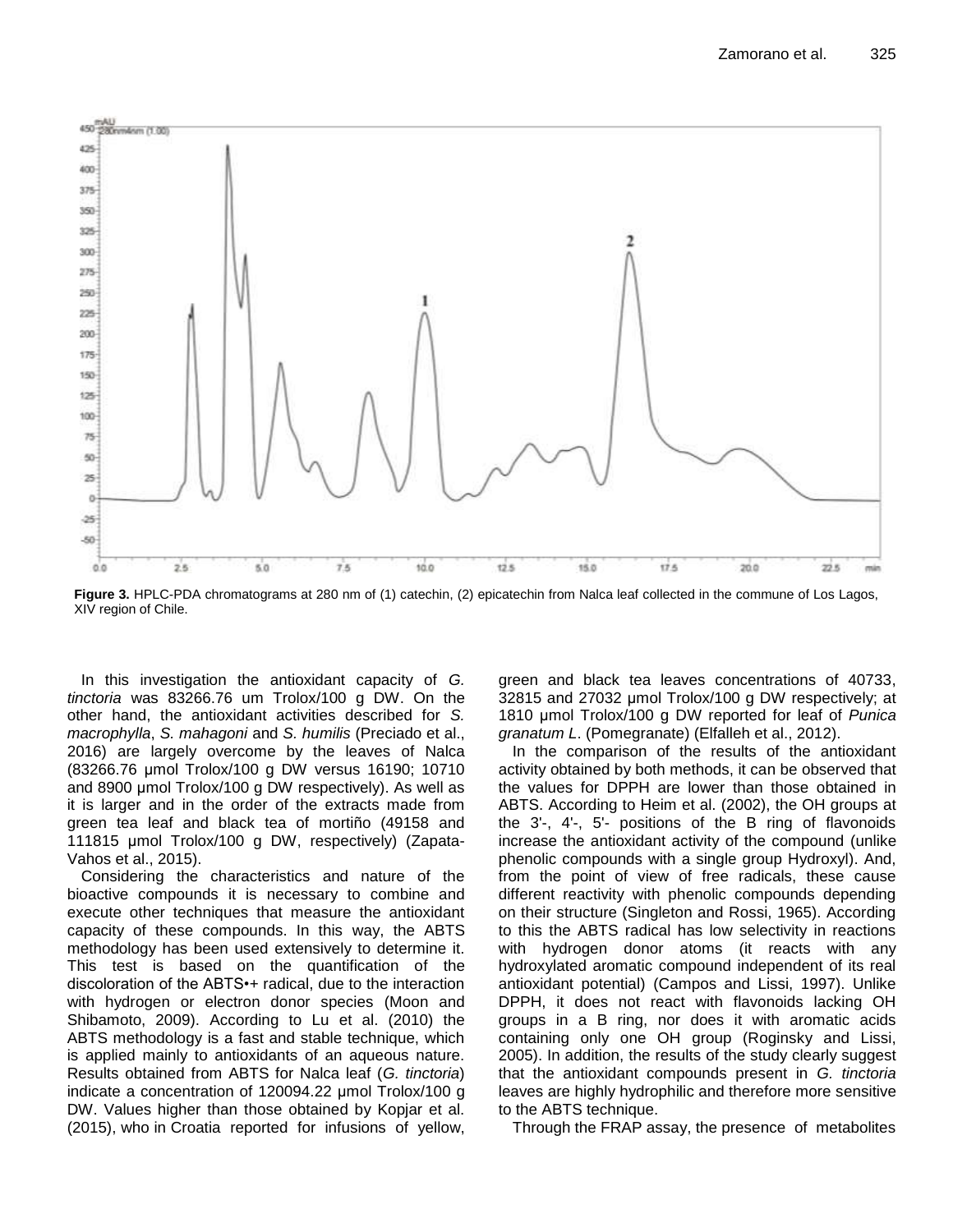with the capacity to stabilize free radicals through the electron transfer mechanism (SET) is expressed. The leaf extract showed an antioxidant capacity of 11194.50 mg ascorbic acid/100 g DW; higher by 42.06% than that reported for Mortiño (*V. meridionale*) green tea leaf (7880 mg Ascorbic acid/100 g DW) (Zapata-Vahos et al., 2015). And, of the order of black tea leaf of Mortiño (15780 mg ascorbic acid/100 g DW) (Zapata-Vahos et al., 2015).

The antioxidant efficacy determined by this assay depends on the redox potentials of the compounds present in the extract, so that, from the study results, it is feasible to indicate that the high reducing capacity of polyphenols is related to the degree of hydroxylation and conjugation of the polyphenol compounds (Pulido et al., 2000).

According to Prior et al. (2005), both the FRAP and Folin-Ciocalteu methods to quantify total phenols are capable of detecting any reducing substance, presenting interference with, among others, free reducing sugars and organic acids such as ascorbic acid. In order to compare this information, the concentration of reducing sugars was quantified by means of the colorimetric technique with DNS (3,5 dinitroxalicylic acid), which was 7353.39 mg equivalent glucose/100 g DW; and by HPLC technique a Vitamin C value of 46.79 mg ascorbic acid/100 g DW.

Since the total phenol test showed results much higher than those reported by other studies, and that on the contrary FRAP was of the order of the mentioned vegetal species; it is possible that the compounds involved were more sensitive to basic pH. Therefore, taking into account that both methodologies may be responding positively to reducing sugars or other components that are not involved in the antioxidant activity, the yields were verified by techniques such as ABST, DPPH and ORAC, which quantify only antioxidant metabolites.

The ORAC methodology measures the ability of the polyphenols to trap the peroxyl radicals generated *in situ* through a hydrogen atom transfer (HAT) proton transfer mechanism; and is the most commonly used technique to measure the total antioxidant potential of foods and nutritional supplements (Wu et al., 2004). It provides a controllable source of peroxyl radicals and can be adapted to detect both hydrophilic and hydrophobic antioxidants by handling the source of the radical and the solvent (Prior et al., 2003; Ou et al., 2005). The antioxidant activity measured by the ORAC method for the Nalca leaf yielded a value of 192006.07 μmol Trolox/100 g DW. These values suggest that the *G. tinctoria* leaf has a high content of hydrophilic antioxidants with the ability to neutralize radicals ROO• peroxides. These are superior to those reported for *S. mahagoni* (125520 μmol Trolox/100 g DW) (Preciado et al., 2016); green tea and black of Mortiño (*V. meridionale*) (77880 and 149682 μmol Trolox / 100 g DW) (Zapata-Vahos et al., 2015); yerba mate (*Ilex laurina*) (58880 μmol Trolox / 100 g DW), *Ilex paraguariensis* (35990 μmol Trolox/100 g DW) (Pérez et al., 2014); *Camellia euphlebia*, *Camellia microcarpa* and *Camellia nitidissima* (85640, 59630 and 52490 μmol Trolox/100 g DW respectively (Song et al., 2011); freeze-dried leaves of Boldo (*Peumus boldus Molina*) (46160 μmol Trolox/100 g DW) (Soto et al. , 2014), acai (43795.7 μmol Trolox/100 g DW), guayava (11988.2 μmol Trolox/100 g DW), cauliflower (10617.7 μmol Trolox/100 g DW), and kiwi (4651.1 μmol Trolox/100 g DW) (Zapata et al., 2014).\

The metabolite content and the antioxidant activity obtained through the ORAC method (together with those quantified by the other methodologies described) are relevant evidence for the study; since they are above those described for other species of recognized pharmaceutical capacity. The antioxidant capacity of *G. tinctoria* leaf measured through ORAC is 147 and 28% higher than the leaf of green tea and black mortiño, a plant species which has shown the ability to reduce the cell viability of SW480 (colon adenocarcinoma cell line) (Zapata-Vahos et al., 2015). A 300% superior to the infusions of *Paemus boldus*, endemic tree of Chile recognized for behaving as an antioxidant, chemopreventive, digestive stimulant, diuretic, relaxing and in the treatment of disorders of liver and gallbladder (Soto et al., 2014; Simirgiotis and Schmeda-Hirschmann, 2010, Fernandez et al., 2009), and, 226 and 433% higher than extracts prepared from leaves of species of the *Ilex family* (which are widely consumed as tea-like beverage in Argentina, Uruguay, southern Brazil, Bolivia, Chilean Patagonia), and which have been reported to be capable of inhibiting the growth of metastatic-derived cells (SW620) and of primary human colon adenocarcinoma cells SW480, HT-29 and CaCo-2 (Perez et al., 2014; González de Mejia et al., 2010).

## **Antifungal activity**

According to Gramza and Korczak (2005) polyphenols can inhibit the growth of species of the genus *Clostridium* and *Helicobacter pylori*. It has also been shown that certain extracts of antioxidant tea inhibitors inhibit some food-borne pathogenic microorganisms such as *Bacillus cereus* (Almajano et al., 2008; Si et al., 2006), *Staphylococcus aureus* (Kim et al., 2004; Si et al., 2006; Taguri et al., 2004), *Vibrio cholerae* (Taguri et al., 2004), *Listeria monocytogenes* (Kim et al., 2004; Kim and Fung, 2004; Si et al., 2006), *Escherichia coli* (Cho et al., 2007; Kim and Fung, 2004; Si et al., 2006), *Salmonella typhimurium* (Si et al., 2006), *Salmonella enteritidis* (Kim and Fung, 2004), *Micrococcus luteus* y *Pseudomona aeruginosa* (Almajano et al., 2008); and that in particular green tea catechins may decrease the resistance of *S. aureus* to antibiotics such as oxacillin (Stapleton et al., 2004).

It is possible to attribute this antagonistic effect to the high content of metabolites reported in the Nalca leaf and its synergistic effect, which is directly related to its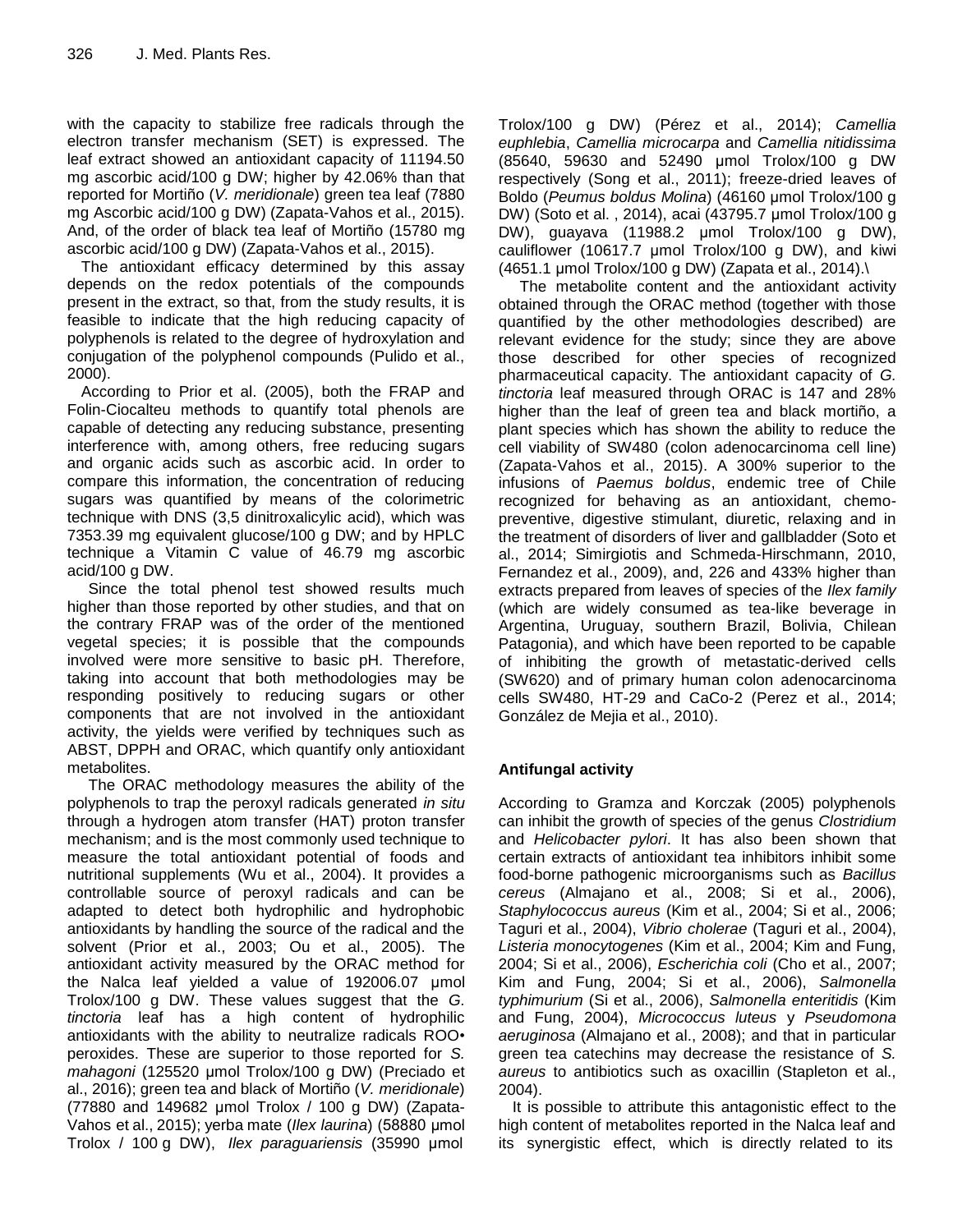antioxidant and biological activity. It is precisely the complex mixture of compounds (usually of low molecular weight) that are part of the leaves of the plants (glucosides, saponins, tannins, alkaloids, polyphenols, flavonols, flavonoids, catechins, epicagallocatechin, organic acids and volatile components, terpenes, among others) (Tajkarimi et al., 2010) that contribute to the antimicrobial activity.

The high levels of catechin and epicatechin obtained from leaf of *C. sinensis* have shown the ability to inhibit the *in vitro* growth of *Candida albicans* (Anand and Rai, 2017; Ning et al., 2015), the most common human fungal pathogen (Pfaller and Diekema, 2007), associated with superficial infections of the skin, hair, oral or vaginal tract and with life-threatening systemic infections (Luo et al., 2013; Paramythiotou et al., 2014). Also, *in vitro* antibacterial activity was reported by Riso et al. (2002) against *E. coli*, *Pseudomonas aeruginosa* and *S. aureus*.

According to Avello et al. (2012), the possible antifungal mechanisms may be due to the volatility and low molecular weight of most of the compounds mentioned, since they can cross resistance structures of the fungal species. Thus, both cytoplasmic membrane damage, interference in folate metabolism and reduction in ergosterol content, promote the formation of pores through which ions and molecules (mainly  $K^+$  and  $H^+$ ) diffuse, which ultimately compromise viability of the membrane and that according to the concentrations of the extract applied would affect the production of ATP. Also, due to the mixing of a large number of components present, they are considered low risk in the development of resistance by the pathogens, since each of the components has its own biological activity, and it is difficult to correlate the action of a single compound or classes of compounds, because the fungitoxic potential is the result of the synergistic action of the constituents (Burt, 2004; Yahyzadeh et al., 2008).

The *in vitro* antifungal activity of *G. tinctoria* leaf extract was evaluated qualitatively by the presence of inhibition halos. Figure 2 shows the inhibition halos against two fungi, *C*. *laurentii* (yeast) and *Cladophialophora* (mold).

In this research and supported by the studies conducted by Neri et al. (2006) and Amiri et al. (2008) the fungistatic effect was considered when a reactivation of mycelial growth was observed after seven days of incubation, and effect fungicide when there was no mycelial growth of the pathogen after the period of incubation and observation that corresponded to the period of 20 days. According to Gajanan et al. (2011), the fungicidal effect in the laboratory refers to the agent that decreases the colonies by 99.9% from a pure subculture inoculum. In this way, the pure extract of leaf, produced in laboratory conditions have inhibitory effects (fungicidal effect) on both microorganisms; since the effect remained unchanged until the observation made on day 20. In parallel, there were negative controls (Well 6), which after their incubation showed an abundant growth.

These results are promising because in cheeses conserved (even in refrigeration) species of the genus *Cryptococcus* predominate; which interferes in the maturation of this product by metabolizing the lactic acid, raising the pH, favoring the growth of proteolytic bacteria and generating fructifications, undesirable levaduriform flavors and an unpleasant texture for the appearance of the product (Pereira-Dias et al., 2000; Orberá, 2004). On the other hand, in the food industry, *Cladophialophora* has been isolated in non-integral maize flour, tomatoes, carrots, apples, strawberries and pears (Badali et al., 2008; Romão-Dumaresq et al., 2016). In addition, taking into account the content of metabolites and the antioxidant capacity presented by *G. tinctoria*, it is possible to project its biological activity on various microorganisms and to present itself as an alternative to the antagonistic action exerted by extracts from native and endemic Chilean trees such as Laurel (*Laurelia sempervirens*), Boldo (*Peumus boldus*) and Tepa (*Laureliopsis philippiana*) against pathogenic strains of plant species such as *Rhizoctonia solani*, *Pythium irregulare*, *Ceratocystis pilífera*, *Phragmidium violaceum* and *Fusarium oxysporum* (Bittner et al., 2009).

## **Conclusions**

In this research, the antioxidant and antifungal potential of *G. tinctoria* was reported, highlighting its added value compared with other plants, fruits and vegetables that are of mass consumption. The results of this research suggest that the *G. tinctoria* leaf is a rich source of polyphenols and secondary metabolites, which intervene in the high antioxidant capacity quantified by this study. According to this it is possible to consider it as (1) a functional food and rich source of antioxidants and bioactive compounds, and (2) as an antifungal and/or therapeutic alternative.

## **CONFLICT OF INTERESTS**

The authors have not declared any conflict of interests.

## **ACKNOWLEDGEMENTS**

The authors express their gratitude to the entities in charge of the Platform for Student and Academic Mobility of the Pacific Alliance (VIII Call) -ICETEX, APC (Presidential Agency of International Cooperation of Colombia), Colombian Ministry of Foreign Affairs- and to the Food Science Laboratory from the National University of Colombia, headquarters in Medellín.

## **REFERENCES**

Aguilar-Hernández I, Kristian N, López-Luke T, Contreras-Torres FF, Petter J, Ornelas-Soto N (2017). Vibrational Spectroscopy Surface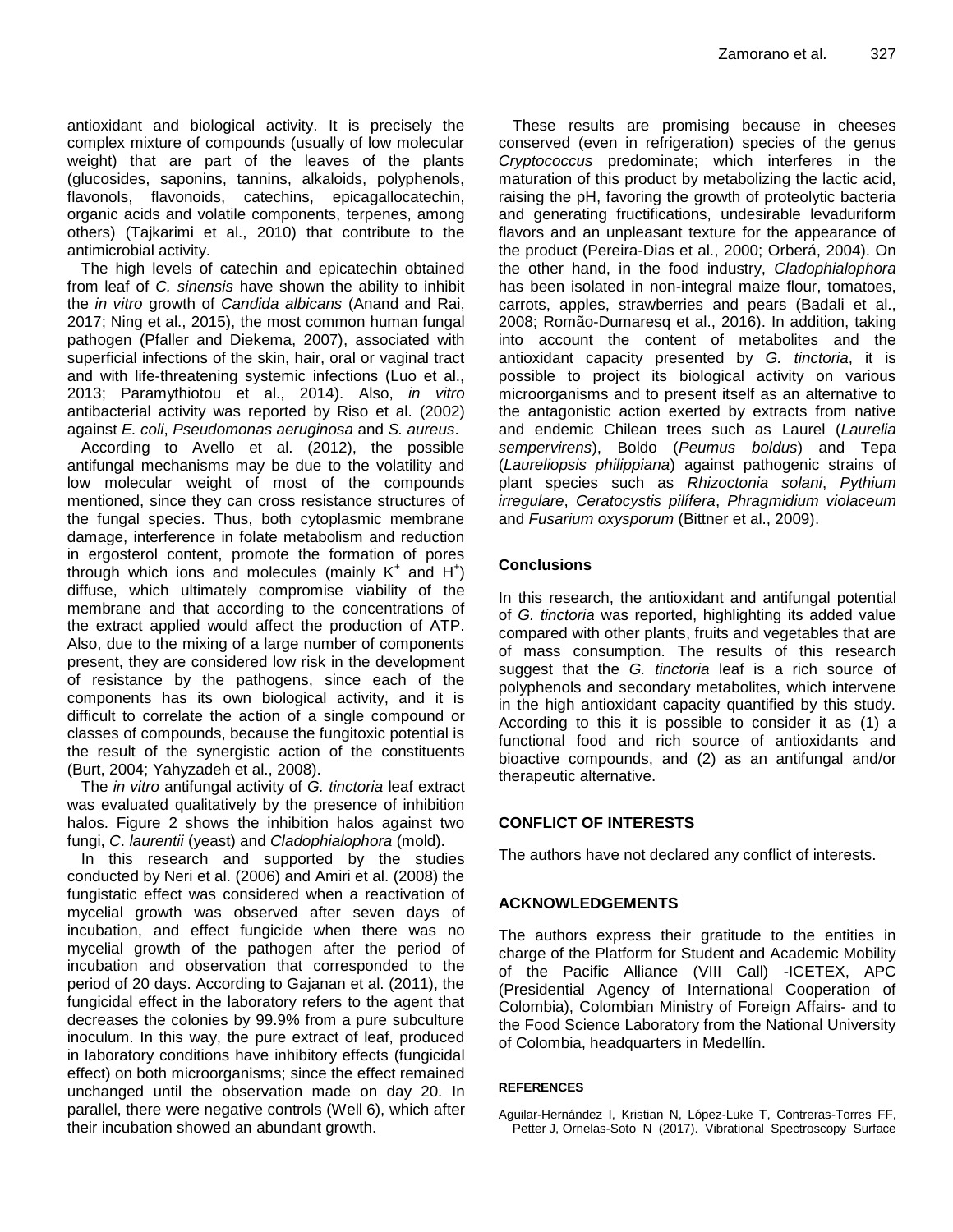enhanced Raman spectroscopy of phenolic antioxidants: A systematic evaluation of ferulic acid, p -coumaric acid ,caffeic acid and sinapic acid. Vib. Spectrosc. 89:113-122.

- Anand J, Rai N (2017). Anticandidal synergistic activity of green tea catechins, antimycotics and copper sulphate as a mean of combinational drug therapy against candidiasis. J. Med. Mycol. 27(1):33-45.
- Anhê FF, Desjardins Y, Pilon G, Dudonné S, Genovese MI, Lajolo FM, Marette A (2013). Polyphenols and type 2 diabetes: A prospective review. Pharm. Nutr. 1(4):105-114.
- Almajano MP, Carbo R, Jimenez AP, Gordon MH (2008). Antioxidant and antimicrobial activities of tea infusions. Food Chem. 108:55-63.
- Amiri A, Dugas R, Pichot AL, Bompeix G (2008). In vitro and in vivo activity of eugenol oil (*Eugenia caryophylata*) against four important postharvest apple pathogens. Int. J. Food Microbiol. 15:126(1-2):13- 9.
- Association of Official Analytical Chemists (AOAC) (1980). Official Methods of Analysis of AOAC International, 13th Ed., AOAC International, Gaithersburg, MD, USA.
- Association of Official Analytical Chemists (AOAC) (1996) Official Methods of Analysis of AOAC International, 16th Ed., AOAC International, Gaithersburg, MD, USA.
- Avello M, López C, Gatica C, Bustos E, Brieva A, Pastene E (2012). Efectos antimicrobianos de extractos de plantas chilenas de las familias *Lauraceae* y *Atherospermataceae*. Rev. Cubana Plant Med. 17(1):73-83.
- Badali H, Gueidan C, Najafzadeh MJ, Bonifaz A, Van den Ende AHGG, de Hoog GS (2008). Biodiversity of the genus *Cladophialophora*. Stud. Mycol. 61:175-191.
- Bateman JV (1970). Nutrición Animal: Manual de Métodos Analíticos. Centro Regional de Ayuda Técnica, México D.F. 468 p.
- Bauer AW, Kirby WM, Sheriss JC, Turc M (1996). Antibiotic susceptibility testing by standardized single method. Am. J. Clin. Pathol. 45:493-496.
- Bello J (2000). Ciencia Bromatológica. Principios generales de los alimentos. Ediciones Díaz de Santos, S.A. Madrid. España.
- Benzie IF, Strain JJ (1996). The ferric reducing ability of plasma (FRAP) as a measure of "antioxidant power": the FRAP assay. Anal. Biochem. 239(1):70-76.
- Bergman B, Johansson C, Soderback E (1992). The Nostoc-Gunnera symbiosis. New Phytol. 122:379-400.
- Berlitz HD, Grosch W (1999). Tablas de Composición de Alimentos. Editorial Acribia. Zaragoza. España.
- Bittner M, Aguilera MA, Hernández V, Arbert C, Becerra J, Casanueva ME (2009). Fungistatic Activity Of Essential Oils Extracted from *Peumus boldus Mol*., *Laureliopsis philippiana (Looser) Schodde* and *Laurelia sempervirens (Ruiz & Pav.) Tul. (Chilean Monimiaceae)*. Chilean J. Agric. Res. 69(1):30-37.
- Brand-Williams W, Cuvelier ME, Berset C (1995). Use of a free radical method to evaluate antioxidant activity. Food Sci. Technol. 28:25-30.
- Burt S (2004). Essential oils: their antibacterial properties and potential applications in foods – a review. Int. J. Food Microbiol. 94:223-253.
- Calil Brondani J, Reginato FZ, da Silva Brum E, de Souza Vencato M, Lima Lhamas C, Viana C, Manfron MP (2017). Evaluation of acute and subacute toxicity of hydroethanolic extract of Dolichandra unguiscati L. leaves in rats. J. Ethnopharmacol. 202(3):147-153.
- Campos AM, Lissi EA (1997). Kinetics of the reaction between 2,2 azinobis(3-ethylbenzothiazoline-6-sulfonic acid) (ABTS) derived radical cations and phenols. Int. J. Chem. Kinet. 29:219-224.
- Chaves N, Escudero J (1999). Variation of flavonoid synthesis induced by ecological factors. In: Inderjit, KMM Dakhini, CL Foy (eds): Principles and Practices in Plan Ecology Allelochemical Interactions. CRC Press, Boca Raton, Florida, USA.
- Chena G, Wanga F, Trachoothama D, Huanga P (2010). Preferential killing of cancer cells with mitochondrial dysfunction by natural compounds. Mitochondrion 10:614-25.
- Cho YS, Schiller NL, Kahng HY, Oh KH (2007). Cellular responses and proteomic analysis of *Escherichia coli* exposed to green tea polyphenols. Curr. Microbiol. 55:501-506.
- Clifford MN (2000). Chlorogenic acids and other cinnamates, occurrence, dietary burden, absorption and metabolism. J. Sci. Food Agric. 80:1033-1043.
- Elfalleh W, Hannachi H, Tlili N, Yahia Y, Nasri N, Ferchichi A (2012). Total phenolic contents and antioxidant activities of pomegranate peel, seed, leaf and flower. J. Med. Plants Res. 6(32):4724-4730.
- EPPO (2014). PQR–EPPO database. Paris, France: European and Mediterranean Plant Protection Organization. Available at: http://www.eppo.int/DATABASES/pqr/pqr.html
- Ferguson LR, Zhu S, Harris PJ (2005). Antioxidant and antigenotoxic effects of plant cell wall hydroxycinnamic acids in cultured HT-29 cells. Mol. Nutr. Food Res. 49:585-593.
- Fernandez J, Lagos P, Rivera P, Zamorano-Ponce E (2009). Effect of boldo (*Peumus boldus Molina*) infusion on lipoperoxidation induced by cisplatin in mice liver. Phytother. Res. 23(7):1024-1047.
- Fischer AP, Miles SL (2017). Ascorbic acid, but not dehydroascorbic acid increases intracellular vitamin C content to decrease Hypoxia Inducible Factor -1 alpha activity and reduce malignant potential in human melanoma. Biomed. Pharmacother. 86:502-513.
- Fujiki H, Suganuma M, Imai K, Nakachi K (2002). Green tea: cancer preventive beverage and/or drug. Cancer Lett. 188:9-13.
- Gajanan B, Zore D, Sitaram S, Mohan K (2011). Terpenoids inhibit *Candida albicans* growth by affecting membrane integrity and arrest of cell cycle. Sponsored School of Life Sciences, SRTM University, Nanded 431606, MS, India. Phytomedicine 18:1181-1190.
- González de Mejía E, Song YS, Heck CI, Ramírez-Mares MV (2010). Yerba mate tea (*Ilex paragueriensis*): Phenolics, antioxidant capacity and in vitro inhibition of colon cancer cell proliferation. J. Funct Foods 2:23-34.
- Gramza A, Korczak J (2005). Tea constituents (*Camellia sinensis L*.) as antioxidants in lipid systems. Trends Food Sci. Technol. 16(8):351- 358.
- Gupta S, Ahmad N, Nieminem AL, Mukhtar H (2000). Growth inhibition, cell cycle dysregulation and induction of apoptosis by green tea constituents (-) epigallocatechin-3-gallate in androgen sensitive and androgen in sensitive human prostate carcinoma cells. Toxicol Pharmacol. 164:82-90.
- Hamilton-Miller JM (1995). Antimicrobial properties of tea (*Camellia sinensis L*.). Antimicrob. Agents Chemother. 39:2375-2377.
- Han X, Shen T, Lou H (2007). Dietary polyphenols and their biological significance. Int. J. Mol. Sci. 8:950-988.
- Heim KE, Tagliaferro AR, Bobilya DJ (2002). Flavonoid antioxidants: chemistry, metabolism and structure-activity relationship. J. Nutr. Biochem. 13:572-584.
- Hickey B, Osborne B (1998). Effect of *Gunnera tinctoria (Molina) Mirbel* on semi-natural grassland habitats in the west of Ireland. In: Starfinger U, Edwards K, Kowarik I, Williamson M (eds.), Plant Invasions: Ecological Mechanisms and Human Responses. Backhuys Publishers, Leiden, the Netherlands. pp. 195-208.
- Ibrahim MR, El-Banna HM, Omara II, Suliman MA (2011). Evaluation of nutritive value of some citrus pulp as feedstuffs in rabbits diets. Pak. J. Nutr. 10(7):667-674.
- International Plant Names Index (IPNI) (2012). The International Plant Names Index. Published on the Internet http://www.ipni.org
- Jing LJ, Mohamed M, Rahmat A, Bakar MFA (2010). Phytochemicals, antioxidant properties and anticancer investigations of the different parts of several gingers species (*Boesenbergia rotunda*, *Boesenbergia pulchella var attenuata and Boesenbergia armeniaca*). J. Med. Plants Res. 4(1):27-32.
- Kelebek H, Selli S, Canbas A, Cabaroglu T (2009). HPLC determination of organic acids, sugars, phenolic compositions and antioxidant capacity of orange juice and orange wine made from a Turkish cv. Kosan. Microchem. J. 91(2):187-92.
- Kikugawa K, Hakamada T, Hasunuma M, Kurechi T (1983). Reaction of p-hydroxycinnamic acid derivatives with nitrite and its relevance to nitrosamine formation. J. Agric. Food Chem. 1(4):780-785.
- Kim S, Fung DYC (2004). Antibacterial effect of crude water-soluble arrowroot (*Puerariae radix*) tea extracts on food-borne pathogens in liquid medium. Lett. Appl. Microbiol. 39(4):319-325.
- Kim S, Ruengwilysup C, Fung D (2004). Antibacterial effect of watersoluble tea extracts on foodborne pathogens in laboratory medium and in a food model. J. Food Protect. 67:2608-2612.
- Kopjar M, Tadic M, Pilizota V (2015). Phenol content and antioxidant activity of green, yellow and black tea leaves. Chem. Biol. Technol. Agric. 2(1):1-6.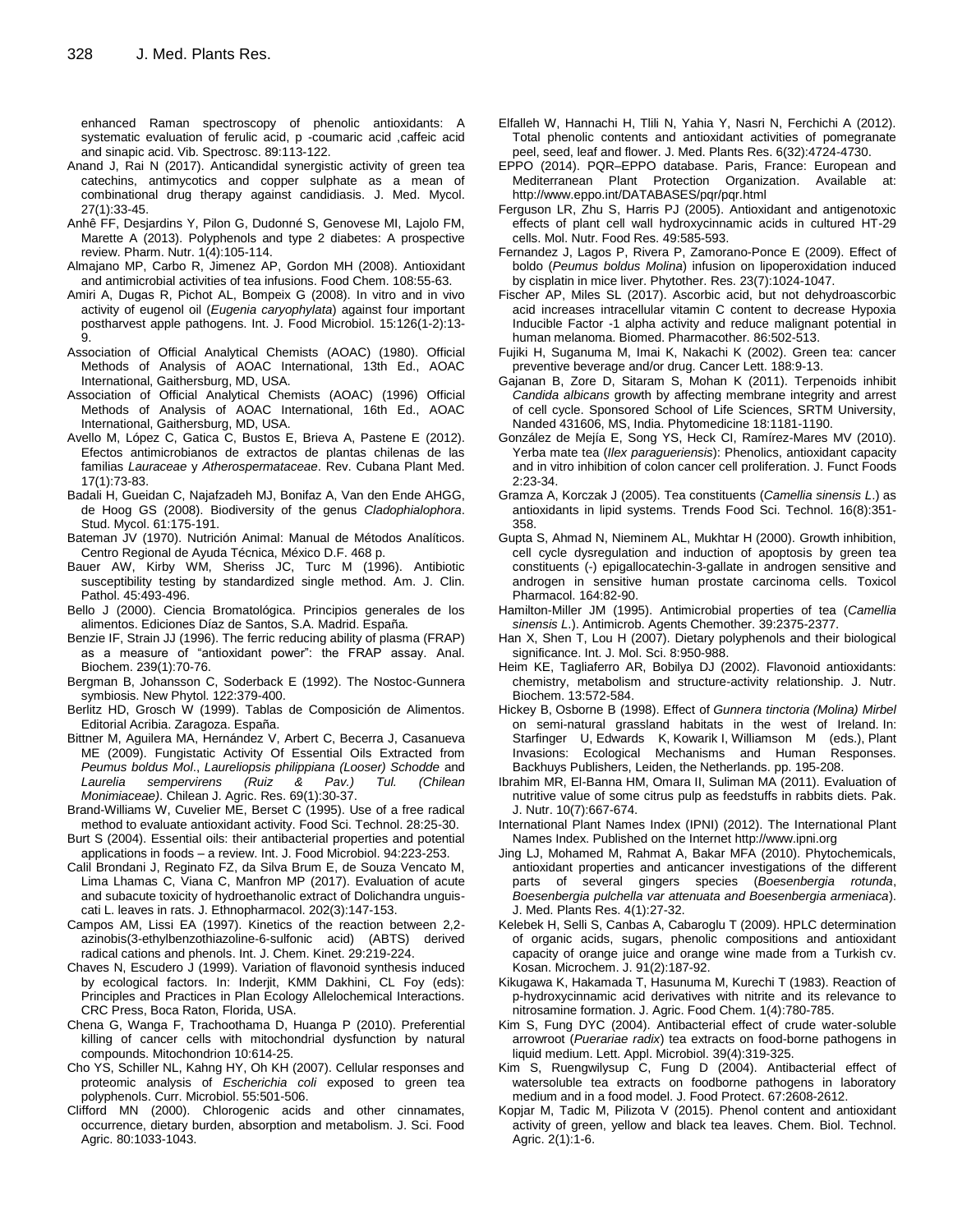- Lazos E (1991). Composition and oil characteristics of apricot, peach and cherry kernel. Grasas Aceites 42(2):127-131.
- Lu JM, Lin PH, Yao Q, Chen C (2010). Chemical and molecular mechanisms of antioxidants: Experimental approaches and model systems. J. Cell Mol. Med. 14(4):840-860.
- Luo S, Skerka C, Kurzai O, Zipfel PF (2013). Complement and innate immune evasion strategies of the human pathogenic fungus *Candida albicans*. Mol. Immunol. 56(3):161-169.
- Mahmood T, Anwar F, Bhatti IA, Iqbal T (2013). Effect of maturity on proximate composition, phenolics and antioxidant attributes of cherry fruit. Pak. J. Bot. 45(3):909-914.
- Marszalek K, Woźniak Ł, Kruszewski B, Skąpska S (2017). The Effect of High Pressure Techniques on the Stability of Anthocyanins in Fruit and Vegetables. Int. J. Mol. Sci. 18(2):277.
- Montes M, Wilkomirsky T (1985). Medicina Tradicional Chilena, 1a Edición, Editorial Universidad de Concepción, Concepción, Chile. P 98.
- Moon J, Shibamoto T (2009). Antioxidant assays for plant and food components. J. Agric. Food Chem. 57(5):1655-1666.
- Moore RJ, Jackson KG, Minihane AM (2009). Green tea (*Camellia sinensis*) catechins and vascular function. Br. J. Nutr. 102:1790-1802.
- Morales M, Zapata S, Jaime T, Rosales S, Alzate F, Maldonado M, Zamorano P, Rojano B (2017). Mangiferin content, carotenoids, tannins and oxygen radical absorbance capacity (ORAC) values of six mango (Mangifera indica) cultivars from the Colombian Caribbean. J. Med. Plants Res. 11(7):144-152.
- Moreiras O, Carbajal A, Cabrera L, Cuadrado C (2006). Tablas de Composición de Alimentos. Ediciones Piramide. Madrid. Espana.
- Morillas-Ruiz JM, Delgado-Alarcón JM (2012). Nutritional analysis of vegetable food with different origins: Evaluation of antioxidant capacity and phenolic total compounds. Nutr. Clin. Diet. Hosp. 32(2):8-20.
- Najmus AA, Whitney PJ (2011). Differential behaviour of the dinitrosalicylic acid (DNS) reagent towards monoand di-saccharide sugars. Biomass Bioenergy 35(11):4748-4750.
- Neri F, Mari M, Brigati S (2006). Control of *Penicillium expansum* by plant volatile compounds. Plant Pathol. 55(1):100-105.
- Ning Y, Ling J, Wu CD (2015). Synergistic effects of tea catechin epigallocatechin gallate and antimycotics against oral Candida species. Arch. Oral Biol. 60(10):1565-1570.
- Oliveiro T, Capuano E, Cammerer B, Fogliano V (2009). Influence of roasting on the antioxidant activity and HMF formation of a cocoa vean model systems. J. Agric. Food Chem. 57(1):147-52.
- Orberá T (2004). Métodos moleculares de identificación de levaduras de interés biotecnológico. Rev. Iberoamericana Micol. 21:15-19.
- Osman AM, Wong KKY, Fernyhough A (2006). ABTS radical-driven oxidation of polyphenols: Isolation and structural elucidation of covalent adducts. Biochem. Biophys. Res. Commun. 346(1):321-329.
- Ou B, Prior RL, Huang D (2005). The chemistry behind dietary antioxidant capacity assays. J. Agric. Food Chem. 53:1841-1856.
- Ozdal T, Sela DA, Xiao J, Boyacioglu D, Chen F, Capanoglu E (2016). The reciprocal interactions between polyphenols and gut microbiota and effects on bioaccessibility. Nutrients 8(2):1-36.
- Paramythiotou E, Frantzeskaki F, Flevari A, Armaganidis A, Dimopoulos G (2014). Invasive fungal infections in the ICU: how to approach, how to treat. Molecules 19(1):1085-1119.
- Pereira-Dias S, Potes ME, Marinho A, Malfeito-Ferreira M, Loureiro V (2000). Characterisation of yeast flora isolated from an artisanal Portuguese ewes' cheese. Int. J. Food Microbiol. 60(1):55-63.
- Pérez JM, Maldonado ME, Rojano BA, Alzate F, Sáez J, Cardona W (2014). Comparative Antioxidant, Antiproliferative and Apoptotic Effects of *Ilex laurina* and *Ilex paraguariensis* on Colon Cancer Cells. Trop. J. Pharm. Res. 13(8):1279-1286.
- Petzold G, Catril G, Duarte Carlos (2006). Caracterización fisicoquímica de peciolos de pangue (Gunnera tinctoria). Rev. Chilena Nutr. 33(3):539-543.
- Pfaller MA, Diekema DJ (2007). Epidemiology of invasive candidiasis: a persistent problem. Clin. Microbiol. Rev. 20:133-63.
- Pounis G, Costanzo S, Di Giuseppe R, De Lucia F, Santimone I, Sciarretta A, Barisciano P, Persichillo M, De Curtis A, Zito F, Di Castelnuovo AF, Sieri S, Benedetta Donati M, De Gaetano G, Iacoviello L (2013). Consumption of healthy foods at different content

of antioxidant vitamins and phytochemicals and metabolic risk factors for cardiovascular disease in men and women of the Moli-sani study. Euro. J. Clin. Nutr. 67(2):207-13.

- Pulido R, Bravo L, Saura-Calixto F (2000). Antioxidant activity of dietary polyphenols as determined by a modified ferric reducing/ antioxidant power assay. J. Agric. Food Chem. 48:3396-3402.
- Preciado LM, Lobo-Echeverri T, Pereañez JA, Zapata K, Rojano BA (2016). Antioxidants from three *Swietenia* Species (Meliaceae). J. Med. Plants Res. 10(2):8-17.
- Prior RL, Hoang H, Gu L, Wu X, Bacchiocca M, Howard L, Hampsch-Woodill M, Huang D, Ou B, Jacob R (2003). Assays for hydrophilic and lipophilic antioxidant capacity (oxygen radical absorbance capacity (ORACFL) of plasma and other biological and food samples. J. Agric. Food Chem. 51:3273-3279.
- Prior RL, Wu X, Schaich K (2005). Standardized methods for the determination of antioxidant capacity and phenolics in foods and dietary supplements. J. Agric. Food Chem. 53(10):4290-4302.
- Quiles J, Ramirez M, Yaqoob P (2006). Olive oil and health. CABI Head Office International. Oxfordshire, UK.
- Ramakrishna A, Ravishankar GA (2011). Influence of abiotic stress signals on secondary metabolites in plants. Plant Signal. Behav. 6(11):1720-1731.
- Re R, Pellegrini N, Proteggente A, Pannala A, Yang M, Rice-Evans C (1999). Antioxidant activity applying an improved ABTS radical cation decolorization assay. Free Radic. Biol. Med. 26(9-10):1231-1237.
- Riso P, Erba D, Criscuoli F, Testolin G (2002). Effect of green tea extract on DNA repair and oxidative damage due to H2O2 in jurkat T cells. Nutr. Res. 22:1143-1150.
- Roginsky V, Lissi EA (2005). Review of methods to determine chainbreaking antioxidant activity in food. Food Chem. 92:235-254
- Romão-Dumaresq AS, Dourado MN, Fávaro LC, Mendes R, Ferreira A, Araújo WL (2016). Diversity of Cultivated Fungi Associated with Conventional and Transgenic Sugarcane and the Interaction between Endophytic Trichoderma virens and the Host Plant. PLoS ONE 11(7):e0158974.
- Si W, Gong J, Tsao R, Kalab M, Yang R, Yin Y (2006). Bioassay-guided purification and identification of antimicrobial components in chinese green tea extract. J. Chromatogr. A. 1125:204-210.
- Simirgiotis MJ, Schmeda-Hirschmann G (2010). Direct identification of phenolic constituents in Boldo folium (*Peumus boldus Mol*.) infusions by high-performance liquid chromatography with diode array detection and electrospray ionization tandem mass spectrometry. J Chromatography A. 1217:443-449.
- Singleton VL, Rossi JA (1965). Colorimetry of total phenolics with phosphomolybdic–phosphotungstic acid reagents. Am. J. Enol. Viticult. 16:144-158.
- Song L, Wang X, Zheng X, Huang D (2011). Polyphenolic antioxidant profiles of yellow camellia. Food Chem. 129:351-357.
- Soto C, Caballero E, Pérez E, Zúñiga ME (2014). Effect of extraction conditions on total phenolic content and antioxidant capacity of pretreated wild *Peumus boldus* leaves from Chile. Food Bioprod. Process 92(3):328-333.
- Stapleton P, Shah S, Hamilton-Miller J, Hara Y, Nagaoka Y, Kumagai A, Uesato S, Taylor P (2004). Anti-*Staphylococcus aureus* activity and oxacillin resistance modulating capacity of 3-O-acyl-catechins. Int. J. Antimicrob. Agents 24:374-380.
- Taguri T, Tanaka T, Kouno I (2004). Antimicrobial activity of 10 different plant polyphenols against bacteria causing food-borne disease. Biol. Pharm. Bull. 27(12):1965-1969.
- Tajkarimi M, Ibrahim S, Cliver D (2010). Antimicrobial herb and spice compounds in food. Food Control. 21(19):1199-1218.
- The Plant List (2010). Version 1. Published on the Internet; http://www.theplantlist.org
- Torres B, Tiwari BK, Partas A, Cullen PJ, Brunton N, O'Donnel CP (2011). Stability of anthocyanins and ascorbic acid of high pressure processes blood orange juice during storage. Innov. Food Sci. Emerg. 12:93-97.
- Troncoso P, Pérez C, Larraín J, Ardiles V (2013). Desarrollo de la
- fijación simbiótica de nitrógeno en una cronosecuencia primaria en la Isla Santa Inés, Región de Magallanes, Chile. Rev. Chilena Historia Nat. 86(3):345-356.
- Valdebenito G, Campos J, Larrain O, Aguilera M, Kahler C, Ferrando M,